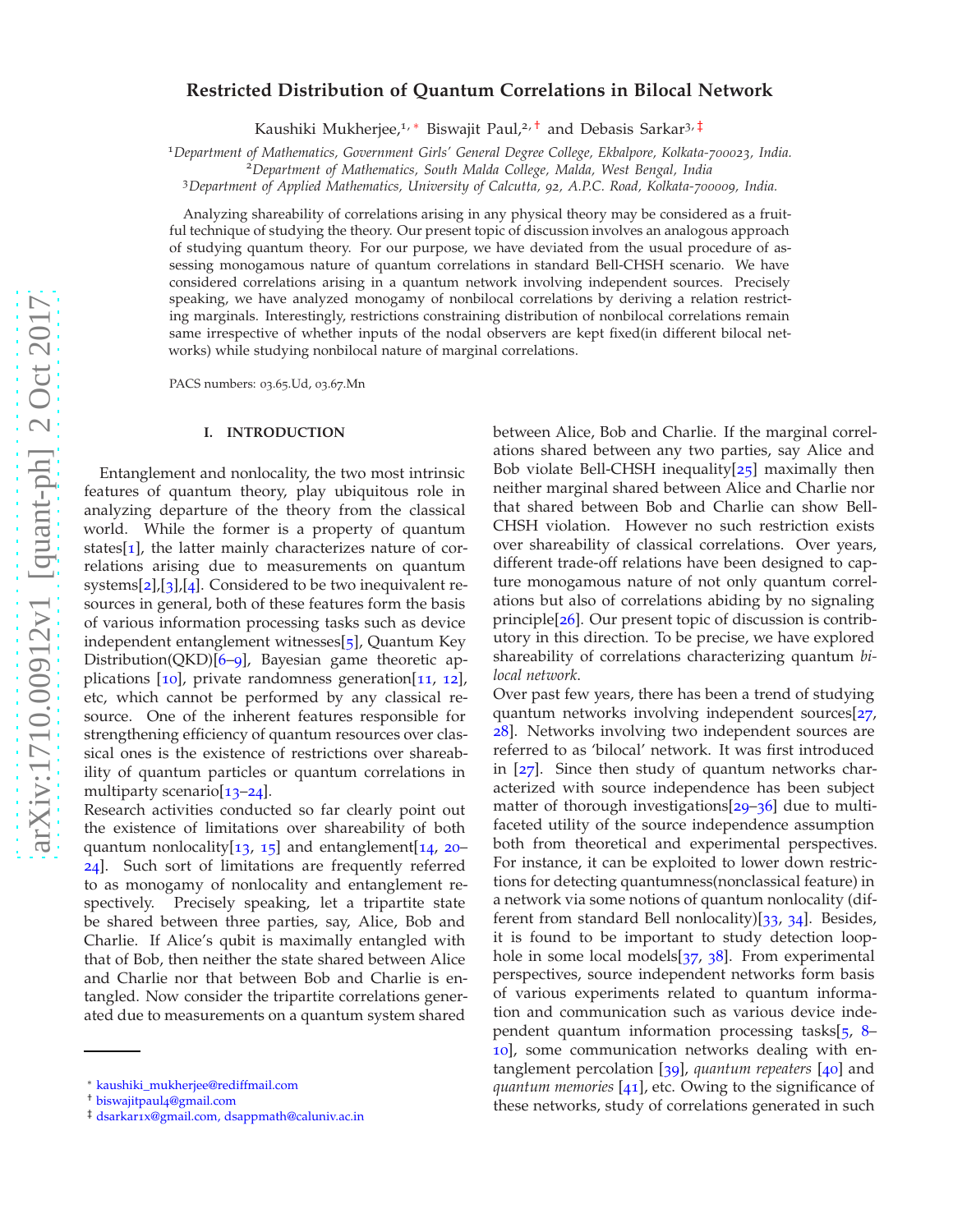networks have gained immense importance. In this context, one obvious direction of investigation evolves around manifesting shareability of correlations in such networks. Our discussions will channelize in that direction.

To the best of authors' knowledge, research activities on monogamy of quantum correlations, conducted so far, basically considers standard Bell scenario. Here we have shifted from that usual scenario thereby exploring the same for quantum correlations in a network scenario. Precisely speaking, we have considered quantum network involving two independent sources with an urge to investigate whether non classical feature of quantum correlations generated in such networks exhibit monogamy or not. We have obtained affirmative answer to this query. It may be noted that for studying monogamy in standard Bell-CHSH scenario, it is assumed that the nodal party(for instance Alice in the example discussed before) has fixed measurement settings. For instance, to analyze Bell violation by each of two sets of bipartite correlations: *P*(*a*, *b*|*x*, *y*), shared between Alice, Bob and  $P(a, c | x, z)$ , shared between Alice, Charlie(*a*, *b*, *c* and *x*, *y*, *z* denoting binary outputs and inputs of Alice, Bob and Charlie respectively), Alice's measurement settings are assumed to be fixed. Recently, in  $[43]$  $[43]$  $[43]$ , a trade-off relation has been suggested giving restriction over upper bound of violation of Bell-CHSH violation by all the possible bipartite marginals where the measurement settings of nodal party was not assumed to be fixed. Here we have started deriving a monogamy relation for nonbilocal correlations. Then we have relaxed the assumption of fixed setting by nodal party, thereby designing a trade-off relation restricting the nonbilocal nature of the marginal correlations. Interestingly, nature of restrictions to exhibit nonbilocality by the marginals remain invariant irrespective of the assumption of fixed measurement settings of nodal party.

Rest of the article is organized as follows. First we discuss some ideas motivating our work in Sec[.II.](#page-1-0) Next in Sec[.III,](#page-1-1) we give a brief review of the bilocal network scenario and some results related to that scenario which in turn will facilitate our further discussions. In Sec[.IV,](#page-2-0) we first sketch the network scenario in details. Then we derive the monogamy relation in Sec.<sup>IV</sup> followed by a trade-off relation in Sec[.V](#page-4-0) restricting the correlations generated therein. Some practical implications of our findings have been discussed in Sec[.VI.](#page-4-1) Finally we have concluded in Sec[.VII](#page-5-19) discussing possible future directions of research activities.

# <span id="page-1-0"></span>**II. MOTIVATION**

As we have already pointed out before that in recent times, study of quantum networks(with independent sources) has gained paramount interest. So detailed analysis of various aspects of correlations generated in such networks enriches quantum theory. Again monogamy is one of the most important nonclassical feature of quantum theory. So assessment of monogamous nature(if any) of correlations arising in such quantum networks is crucial for developing a better insight in related fundamental issues.

From practical view point, existence of restrictions over shareability of quantum correlations is utilized to design quantum secret sharing protocol secure against eavesdropping $[44-46]$  $[44-46]$  $[44-46]$  $[44-46]$  $[44-46]$ . To be specific, it is this nonclassical feature of quantum correlations that plays a vital role to provide security against external attack better than any classical protocol. So if monogamous nature of correlations arising in quantum networks involving independent sources can be guaranteed then that will be definitely helpful for security analysis in secret sharing protocols involving such networks. So possible issues related with restricted shareability of quantum correlations in network scenario deserves detailed investigations. This basically motivates our current topic.

## <span id="page-1-1"></span>**III. PRELIMINARIES**

#### **A. Bilocal Scenario**

Bilocal network as designed in [[27](#page-5-17), [28](#page-6-0)] is shown in Fig.1. The network involves three parties Alice(*A*), Bob(*B*) and Charlie(*C*) and two sources  $S_1$  and  $S_2$ . All the parties and sources are arranged in a linear fashion. A source is shared between any pair of adjacent parties. Sources  $S_1$  and  $S_2$  are independent to each other(*bilocal assumption*). A physical system represented by variables  $\lambda_1$  and  $\lambda_2$  is send by  $S_1$  and  $S_2$  respectively. Bob receives two particles(one form each of  $S_1$  and  $S_2$ ). Independence of  $\lambda_1$  and  $\lambda_2$  is ensured by that of  $S_1$  and **S**<sub>2</sub>. Each of Alice, Bob and Charlie can perform dichotomic measurements on their systems. The binary inputs are denoted by *x*, *y*, *z* for Alice, Bob and Charlie and their outputs are labeled as *a*, *b*, *c* respectively. In particular, Bob performs measurement on the joint state of the two systems that he receives from **S**<sup>1</sup> and **S**2. The correlations obtained in the network are local if they take the form:  $P(a, b, c | x, y, z) = \iint d\lambda_1 d\lambda_2 \rho(\lambda_1, \lambda_2)$ 

<span id="page-1-2"></span>
$$
P(a|x, \lambda_1)P(b|y, \lambda_1, \lambda_2)P(c|z, \lambda_2)
$$
 (1)

Tripartite correlations  $P(a, b, c | x, y, z)$  are bilocal if they can be decomposed in above form $(Eq.(1))$  $(Eq.(1))$  $(Eq.(1))$  together with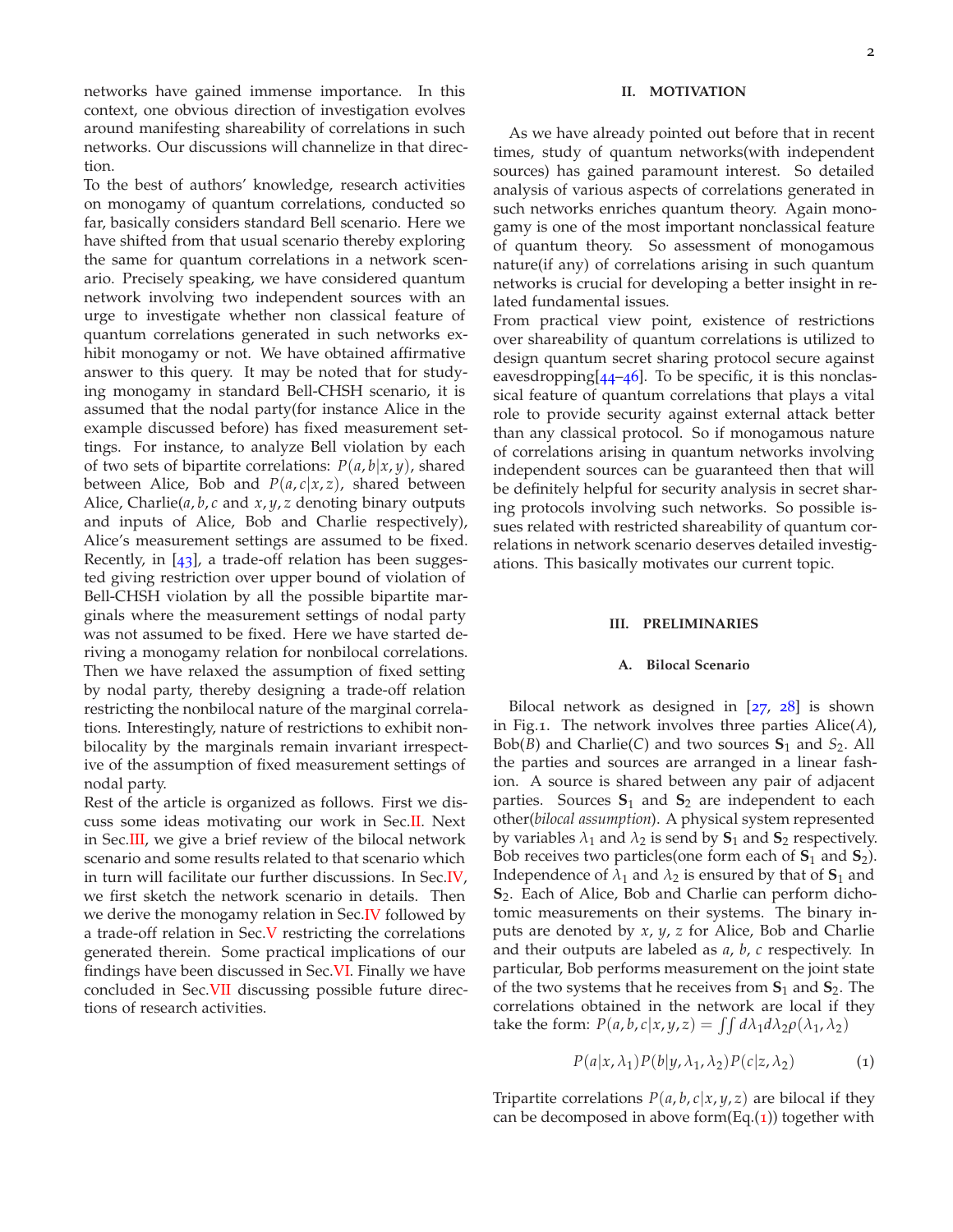the restriction:

<span id="page-2-1"></span>
$$
\rho(\lambda_1, \lambda_2) = \rho_1(\lambda_1)\rho_2(\lambda_2) \tag{2}
$$

imposed on the probability distributions of the hidden  $variables \lambda_1, \lambda_2$  $variables \lambda_1, \lambda_2$ . Eq.(2) refers to the *bilocal constraint*. Tri-



Figure 1: *Schematic diagram of a bilocal network[[27](#page-5-17), [28](#page-6-0)].*

partite correlations of the form  $(Eq.(1))$  $(Eq.(1))$  $(Eq.(1))$  and  $(Eq.(2))$  $(Eq.(2))$  $(Eq.(2))$  are bilocal if they satisfy the inequality $[28]$  $[28]$  $[28]$ :

$$
\sqrt{|I|} + \sqrt{|J|} \le 1\tag{3}
$$

where  $I = \frac{1}{4} \sum_{x,z=0,1} \langle A_x B_0 C_z \rangle$ ,  $J=$  $\frac{1}{4} \sum_{x,z=0,1} (-1)^{x+z} \langle A_x B_1 C_z \rangle$  and  $\langle A_x B_y C_z \rangle =$ ∑  $\sum_{a,b,c} (-1)^{a+b+c} P(a,b,c|x,y,z)$ .  $A_x$ ,  $B_y$  and  $C_z$  stand for the observables corresponding to binary inputs *x*, *y*, *z* of Alice, Bob and Charlie respectively.  $a, b, c \in \{0, 1\}$  denote the corresponding outputs. Denoting  $\sqrt{|I|} + \sqrt{|J|}$ 

as  $B$ , Eq. $(3)$  $(3)$  $(3)$  becomes:

<span id="page-2-3"></span>
$$
\mathbf{B} \le 1 \tag{4}
$$

Clearly violation of Eq. $(4)$  $(4)$  $(4)$  acts as a sufficient criterion for detecting nonbilocality of corresponding correlations. In [[36](#page-6-2)], referring **B** as *bilocality parameter*, an upper bound of quantum violation of the bilocal inequality(Eq. $(4)$  $(4)$  $(4)$ ) has been derived under the assumption that Bob performs separable measurements on the joint state of its two particles. We next briefly review scenario considered in  $[36]$  $[36]$  $[36]$  along with some of the related findings which will be used later in course of our work.

#### **B. Bilocal Quantum Network**

Let each of  $S_1$  and  $S_2$  sends a quantum state. Let  $S_1$ sends  $ρ<sub>AB</sub>$  to Alice and Bob whereas  $S<sub>2</sub>$  sends  $ρ<sub>BC</sub>$  to

Bob and Charlie. In general any bipartite state density matrix representing a quantum state(*ρ*, say) can be defined as:

$$
\rho = \frac{1}{2^2} \sum_{i_1, i_2=0}^3 T_{i_1 i_2} \sigma_{i_1}^1 \bigotimes \sigma_{i_2}^2 \tag{5}
$$

with  $\sigma_0^k$ , denoting the identity operator in the Hilbert space of  $k^{th}$  qubit and  $\sigma_{i_k}^k$ , denote the Pauli operators along three mutually perpendicular directions,  $i_k$  = 1, 2, 3. The entries of the correlation matrix  $T_\rho$  of  $\rho$  denoted by  $T_{i_1 i_2}$ , are real and given by:

<span id="page-2-6"></span><span id="page-2-5"></span>
$$
T_{i_1 i_2} = \text{Tr}[\rho \sigma_{i_1}^1 \bigotimes \sigma_{i_2}^2], i_1, i_2 \in \{1, 2, 3\}.
$$
 (6)

Each of the three parties performs projective measurements in arbitrary directions. Alice and Charlie performs:  $\vec{\alpha}_i \cdot \vec{\sigma}$  and  $\vec{\gamma}_i \cdot \vec{\sigma}$  (*i* = 0, 1) respectively. Here  $\vec{\sigma}$  = ( $\sigma$ <sub>1</sub>,  $\sigma$ <sub>2</sub>,  $\sigma$ <sub>3</sub>). Bob performs separable measurements on its two qubits[[36](#page-6-2)]:  $\vec{\beta}_i^{\vec{A}} \cdot \vec{\sigma} \otimes \vec{\beta}_i^{\vec{C}} \cdot \vec{\sigma}$ . Under these settings, bilocality parameter **B** takes the form[[36](#page-6-2)]:

$$
\mathbf{B} = \frac{1}{2} \sum_{i=0}^{1} \sqrt{|(\vec{\alpha_0} + (-1)^i \vec{\alpha_1}) \cdot T_{AB} \vec{\beta_i}^A| |\vec{\beta_i^C} \cdot T_{BC} (\vec{\gamma_0} + (-1)^i \vec{\gamma_1})|},
$$
\n(7)

<span id="page-2-2"></span>where  $T_{AB}$  and  $T_{BC}$  denote correlation tensor of state  $\rho_{AB}$  and  $\rho_{BC}$  respectively. The upper bound of violation of the bilocal inequality(Eq.([4](#page-2-3))) is given by  $\mathbf{B}_{Max}[36]$  $\mathbf{B}_{Max}[36]$  $\mathbf{B}_{Max}[36]$ :

<span id="page-2-4"></span>
$$
\mathbf{B}_{Max} = \sqrt{\sum_{i=1}^{2} \sqrt{\omega_i^A * \omega_i^C}}, \ \omega_1^{A(C)} > \omega_2^{A(C)}, \qquad (8)
$$

with  $\omega_1^A$  and  $\omega_2^A(\omega_1^C \text{ and } \omega_2^C)$  are the larger two eigenvalues of  $T_{AB}^T T_{AB} (T_{BC}^T T_{BC})$ .

After discussing the mathematical pre-requisites, we proceed to present our findings.

## <span id="page-2-0"></span>**IV. NONBILOCAL MONOGAMY**

For exploring restriction(if any) over shareability of nonbilocal correlations, first we define the network scenario(Fig.2).

Consider a network $(N)$  involving four parties Alice, Bob, Charlie, Dick and two independent sources **S**<sup>1</sup> and **S**2. Each of the two sources generates a tripartite quantum state. Let **S**<sup>1</sup> generates *ρABC*, sending a qubit to each of Alice, Bob and Charlie. Analogously, **S**<sup>2</sup> generates *ρBCD*, sending a qubit to each of Bob, Charlie and Dick. So each of Bob and Charlie receives two qubits whereas remaining two parties receives one qubit each. Let Bob and Charlie be referred to as *intermediate parties* whereas Alice and Dick be referred to as *extreme parties*. The extreme parties perform arbitrary projective measurements locally on their qubits and each of two intermediate parties perform separable measurements on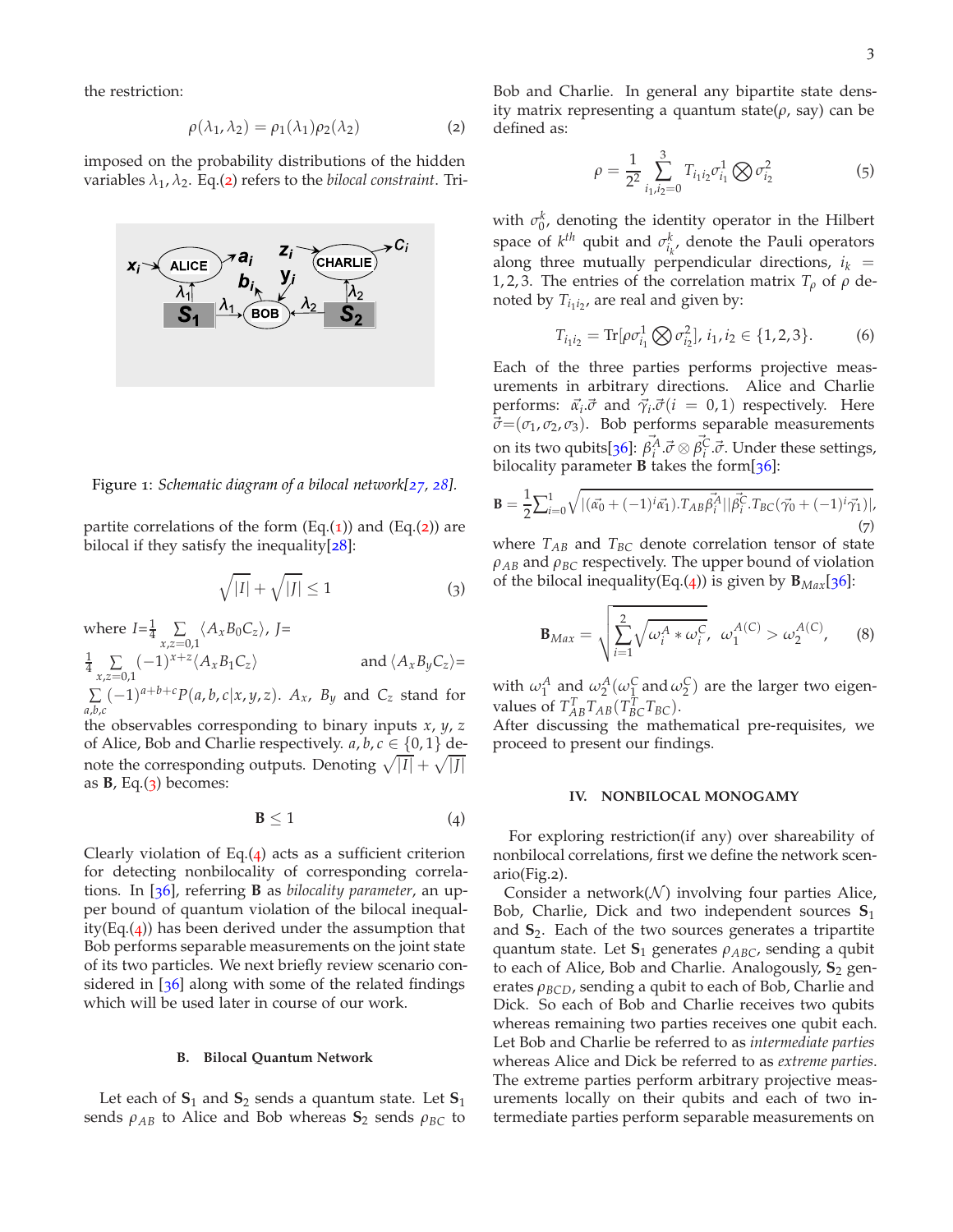

Figure 2: *Schematic diagram of network* N *.*

joint state of its two qubits. Inputs of Alice, Bob, Charlie and Dick are labeled as  $x, y, z, w \in \{0, 1\}$  and outputs as  $a, b, c, d \in \{0, 1\}$  respectively. Four partite correlation terms  $P(a, b, c, d | x, y, z, w)$ , arising due to measurements by the parties on their respective qubits characterize the network( $N$ ). Let  $W_B$  and  $W_C$  denote the set of tripartite marginals  $P(a, b, d | x, y, w)$  and  $P(a, c, d | x, z, w)$  respectively. Now  $W_B$  can be interpreted as the set of tripartite correlations arising due to binary measurements by each of three parties Alice, Bob and Dick in a network involving two independent sources  $S_1$  and  $S_2$ . Hence, correlations from *W<sup>B</sup>* characterize the bilocal network (N*B*, say) involving Alice, Bob and Dick. Analogously  $W_C$  characterize bilocal network ( $\mathcal{N}_C$ , say) involving parties Alice, Charlie and Dick. Each of the two bilocal networks  $\mathcal{N}_B$  and  $\mathcal{N}_C$  may be referred to as a *reduced network* obtained from the original bilocal network  $N$ . Clearly extreme parties of  $N$  are common in both the reduced networks( $N_B$ ,  $N_C$ ) and may be referred to as the *nodal parties*.

Now we put forward the monogamy relation restricting nonbilocality of the tripartite marginals  $P(a, b, d | x, y, w)$ and  $P(a, c, d | x, z, w)$ .

*Theorem.1*: If  $\mathbf{B}_{Max}^B$  and  $\mathbf{B}_{Max}^C$  denote the upper bound of violations of bilocal inequality(Eq. $(4)$  $(4)$  $(4)$ ) by correlations  $P(a, b, d | x, y, w)$  and  $P(a, c, d | x, z, w)$  respectively, then,

$$
(\mathbf{B}_{Max}^B)^2 + (\mathbf{B}_{Max}^C)^2 \le 2. \tag{9}
$$

*Proof*: See appendix.

Compared to a single nodal(common) party in standard Bell scenario, here measurement settings of both of the nodal parties (Alice and Dick) are kept fixed in order to sketch the monogamy relation(Eq. $(q)$ ). Alice and Dick's fixed measurement settings mainly refer to the fact each of their measurement settings remain unchanged in both the reduced networks  $\mathcal{N}_B$ ,  $\mathcal{N}_C$ . To be precise, if Alice(Dick) performs measurement *MA*(*MD*) in network  $\mathcal{N}_B$ , then in network  $\mathcal{N}_C$  also measurement setting of Alice(Dick) is *MA*(*MD*). Also note that the monogamy relations are sketched here under the assumption that Bob and Charlie perform separable measurements.

*Tightness of the constraint:* By tightness of the monogamy relation given by Eq. $(9)$  $(9)$  $(9)$  we interpret the existence of quantum correlations reaching the upper bound 2. For a particular instance, let each of the two sources  $S_1$  and **S**<sup>2</sup> generates identical copy of a *W* state[[47](#page-6-13)]:

$$
|\Psi\rangle = \cos \mu_0 |001\rangle + \sin \mu_1 \sin \mu_0 |010\rangle + \sin \mu_0 \cos \mu_1 |100\rangle
$$
\n(10)

where  $\mu_i(i = 0, 1) \in [0, \frac{\pi}{2}]$ . Let, for  $\mu_0 = \frac{\pi}{2}$  identical copies of the corresponding state( $|\Psi\rangle\langle\Psi|$ ) are used in the networks( $N_B$ ,  $N_C$ ). Maximizing over all possible separable measurement settings of Bob, Charlie and all projective measurement settings of Alice and Dick(as already argued, each of Alice and Dick performs same measurement in both the networks  $\mathcal{N}_B$ ,  $\mathcal{N}_C$ ), we get  $(\mathbf{B}_{Max}^B)^2 + (\mathbf{B}_{Max}^C)^2 = \sqrt{(\text{Max}[0, \text{cos}^2(2\mu_1)])^2} + \cdots$  $\sqrt{\frac{(\text{Max}[1,\sin^2(2\mu_1)])^2}{\text{max}[\cos^2(2\mu_1)]^2}} + \sqrt{\frac{(\text{Min}[0,\cos^2(2\mu_1)])^2}{\text{max}[\cos^2(2\mu_1)]^2}} +$  $\sqrt{\frac{(\text{Min}[1,\text{sin}^2(2\mu_1)])^2}{\text{Clearly}}}$  on simplification,  $({\bf B}_{Max}^B)^2 + ({\bf B}_{Max}^C)^2 = 2.$ 

Before discussing any further observation, we first put forward a lemma.

*Lemma*: Maximal violation of the bilocal inequal-ity(Eq.[4](#page-2-3)) is  $\sqrt{2}$ , maximum being taken over all possible quantum states.

*Proof*: From upper bound of violation of bilocal inequality(Eq. $(4)$  $(4)$  $(4)$ ) given by Eq. $(8)$  $(8)$  $(8)$ ,

<span id="page-3-1"></span>
$$
\mathbf{B}_{Max}^2 = \sum_{i=1}^2 \sqrt{\omega_i^A * \omega_i^C}.
$$
 (11)

By Cauchy-Schwarz's inequality, we get

$$
\mathbf{B}_{Max}^2 \le \sqrt{\omega_1^A + \omega_2^A} \sqrt{\omega_1^C + \omega_2^C}
$$
 (12)

<span id="page-3-0"></span>Now  $\sqrt{\omega_1^A+\omega_2^A}=M(\rho_{AB})$  and likewise  $\sqrt{\omega_1^C+\omega_2^C}=1$  $M(\rho_{BC})$  where  $2M(\rho)$  denote maximal violation of Bell-CHSH inequality by a quantum state *ρ*[[48](#page-6-14)]. Again maximal possible quantum violation of Bell-CHSH is given by  $2\sqrt{2}$ , referred to as Tsirelson's bound[[49](#page-6-15)]. Hence maximal possible quantum violation of the bilocal in-equality(Eq.([4](#page-2-3))) turns out to be  $\sqrt{2}$ .

The monogamy relation(Eq. $(q)$ ) puts restrictions over distribution of nonbilocal correlations among the two networks  $\mathcal{N}_B$  and  $\mathcal{N}_C$ . To be precise, maximal viol-ation of bilocal inequality(Eq.([4](#page-2-3))), being  $\sqrt{2}$ , both of  $(B_{Max}^B)^2$  and  $(B_{Max}^C)^2$  could have been 2. But this becomes impossible due to the restriction imposed by Eq.([9](#page-3-0)). Moreover if any one set of tripartite marginals, say  $P(a, b, d | x, y, w)$ ( $W_B$  set) shows violation of the bilocal inequality, the others  $set(W_C)$  of marginals does not violate the bilocal inequality. So, generation of nonbilocal correlations in one reduced network $(\mathcal{N}_B)$ , say), guarantees(considering generation of nonbilocal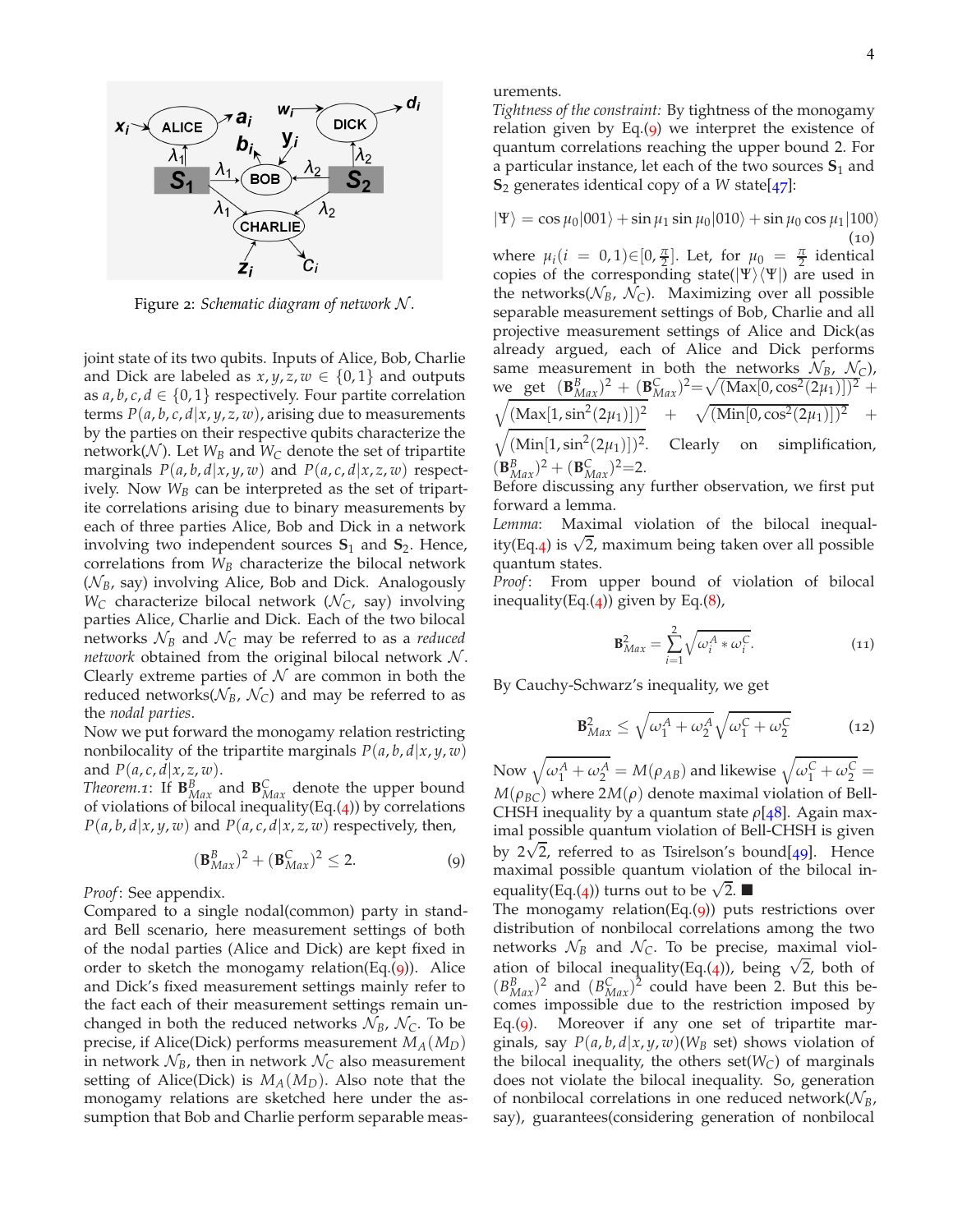.

correlations up to detection by the sufficient criterion provided by violation of the bilocal inequality(Eq. $(4)$  $(4)$  $(4)$ )) absence of any such nonclassical feature(nonbilocality) of quantum correlations in the other reduced network system( $\mathcal{N}_C$ ). Hence, if maximal violation of bilocal inequality is observed in one reduced network( $N_B$ , say), then correlations from  $N_C$  cannot violate the bilocal inequality(Eq. $(4)$  $(4)$  $(4)$ )) and hence may not be nonbilocal. Such an observation is analogous to existing results related to monogamy of quantum entanglement and nonlocality (standard Bell-CHSH sense).

## <span id="page-4-0"></span>**V. NONBILOCAL TRADE-OFF RELATION**

Monogamy relation(Eq.([9](#page-3-0))) guarantees existence of restrictions over distribution of nonbilocal correlations in reduced bilocal network systems. However, as already mentioned in the previous section, analogous to monogamy of nonlocal correlations in standard Bell-CHSH sense, measurement settings of nodal parties are kept fixed for assessing monogamy of nonbilocal correlations. However, in  $[43]$  $[43]$  $[43]$ , it was pointed out that comparison of monogamy and trade-off relations of nonlocal correlations guarantees relaxation of restrictions over shareability of nonlocal correlations among bipartite reduced states. Such an observation is quite intuitive owing to the fact that in contrast to fixed measurement settings of the nodal party(considering nature of the bipartite marginals for sketching monogamy relation), for giving trade-off relation(connecting amount of Bell-CHSH violation by the bipartite marginals), the measurement settings for the nodal parties are not considered to be invariant. Hence optimization over parameters characterizing inputs of the nodal parties is possible separately while considering Bell-CHSH violation by each of the reduced states. For instance, it may so happen that Bell-CHSH violation by reduced state *̺AB*(obtained from state *̺ABC*), is optimized for one measurement direction( $\vec{x_0}$ , say) of Alice while the same by reduced state  $\varrho_{AC}$  is optimized for some other measurement direction( $\vec{x_1} \neq \vec{x_0}$ , say) of Alice.

In this context, one may expect to encounter analogous observations in case of characterizing shareability of nonbilocal correlations. However our findings guarantee somewhat counterintuitive feature.

*Theorem.2*: Trade-off relation satisfied by upper bound of violation of bilocal inequality(Eq. $(4)$  $(4)$  $(4)$ ) by tripartite marginals in reduced networks  $\mathcal{N}_B$  and  $\mathcal{N}_C$  is same as the monogamy relation given by Eq.([9](#page-3-0)).

*Proof*: Each of Bob and Charlie performs separable measurements. Measurement settings of the nodal parties Alice and Dick may vary while considering violation of bilocal inequality in each of the two reduced

networks( $N_B$  and  $N_C$ ). Hence by Eq.([12](#page-3-1)), we get:

$$
(\mathbf{B}_{Max}^B)^2 + (\mathbf{B}_{Max}^C)^2 \le
$$

$$
\sqrt{t_1^B + t_2^B} \sqrt{\Lambda_1^B + \Lambda_2^B} + \sqrt{t_1^C + t_2^C} \sqrt{\Lambda_1^C + \Lambda_2^C}
$$

For notations used in the proof, we refer to Appendix(Proof of theorem.1). Now applying A.M.≥G.M. over the positive terms  $\iota_1^B + \iota_2^B$ ,  $\iota_1^C + \iota_2^C$ ,  $\Lambda_1^B + \Lambda_2^B$  and  $\Lambda_1^C + \Lambda_2^C$ , we get,

$$
\frac{\iota_1^B + \iota_2^B + \Lambda_1^B + \Lambda_2^B + \iota_1^C + \iota_2^C + \Lambda_1^C + \Lambda_2^C}{2}
$$

Clearly the above expression is same as that given by Eq.( $30$ ). Hence we get the same trade-off relation as that given by Eq.(**[9](#page-3-0)**).

The trade-off relation, being of the same form as that of the monogamy relation, restriction over shareability of nonclassical feature of quantum correlations(in terms of nonbilocality) is the same irrespective of whether measurement settings of the nodal parties remain fixed or not. Recent study on Bell-CHSH nonlocality reveals analogous findings regarding the fact that restrictions over distribution of nonclassical quantum correlations is independent of the fact whether nodal party's in-puts are fixed or not. To be specific in [[50](#page-6-16)] a tradeoff relation restriction shareability of nonlocal quantum correlations(Bell-CHSH) has been given which has the same form as that of a monogamy relation of Bell-CHSH nonlocality which was previously given in [[43](#page-6-10)]. After ensuring existence of restriction over shareability of nonclassical correlations in quantum network scenario(characterized by source independence), we now discuss below practical significance of monogamy of nonbilocal correlations.

## <span id="page-4-1"></span>**VI. PRACTICAL IMPLICATION**

Consider a network involving three parties Alice, Bob and Dick and two independent sources **S**<sup>1</sup> and **S**2. Monogamy of nonbilocality can be applied to design a secret bit sharing protocol involving the bilocal network secured against attacks of postquantum eavesdroppers. Below we give justification in support of our claim.

In [[45](#page-6-17)], Barrett *etal.* proved a connection between the possibility of existence of a protocol secure against postquantum eavesdropping and quantum violation of Bell-CHSH inequality under nosignaling assumption. To be precise, they designed a protocol involving two parties(Alice and Bob, say). Alice and Bob share identical copies of entangled states. At the end of the protocol a secret bit is generated in between Alice and Bob although the source, generating the entangled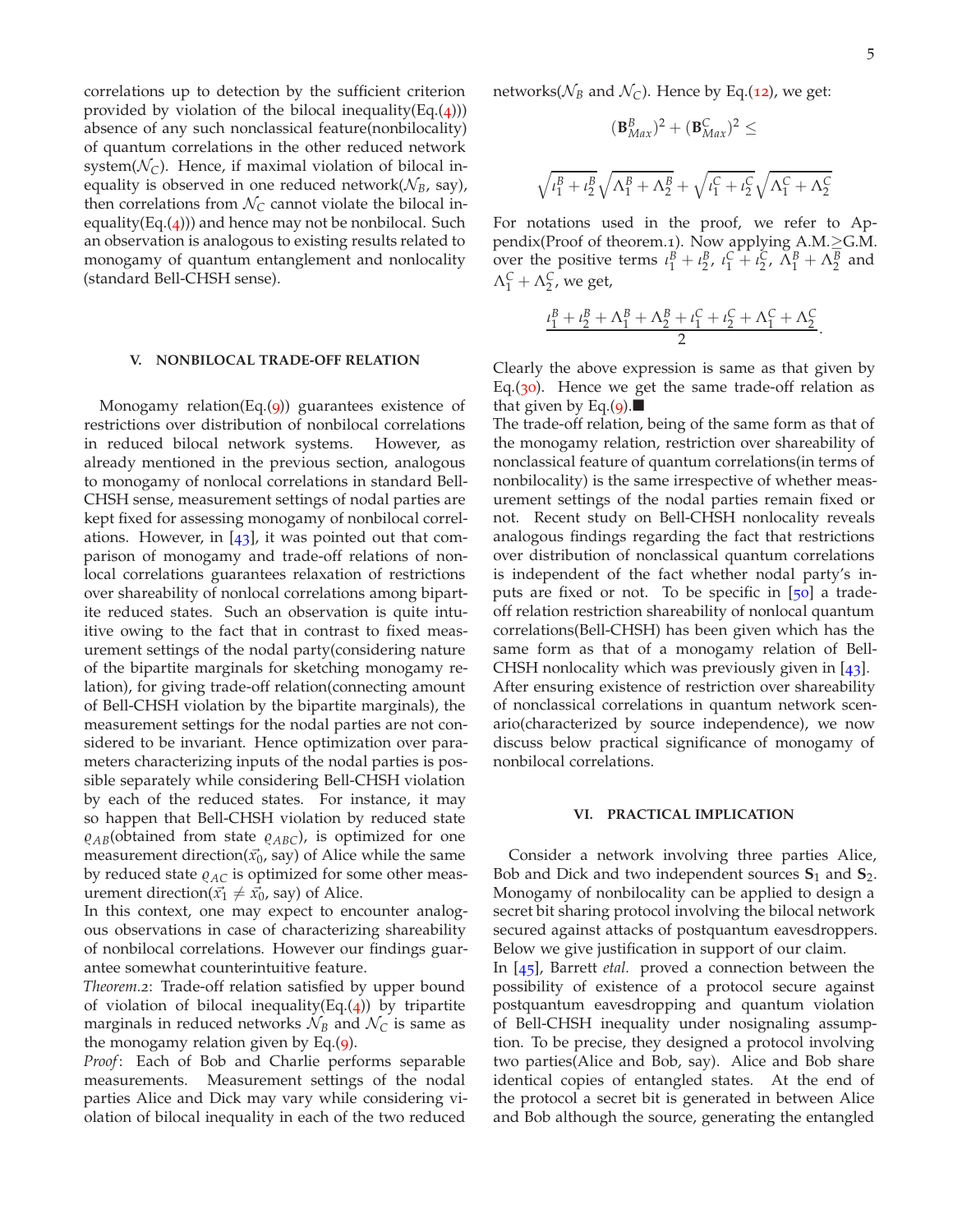states, is controlled by eavesdropper. Security of such a protocol is based on monogamy of Bell-CHSH violation by quantum correlations. Now in our network scenario, as is clear from Eq. $(27)$  $(27)$  $(27)$ , monogamy of nonbilocal correlations involves Bell violation by reduced states *ρAB*, *ρAC*, *ρBD* and *ρCD*. So restrictions over distribution of nonbilocal correlations involve restrictions over shareability of nonlocal correlations(in sense of Bell-CHSH violation) among the reduced states. This gives an indication about the possibility of designing a protocol, secured against eavesdroppers attack, via which secret bit can be generated in bilocal network scenario involving Alice, Bob(performing separable measurements) and Dick even if any eavesdropper(Charlie, say) who is capable of performing any separable measurement and have control over both the independent sources  $S_1$  and **S**2.

#### <span id="page-5-19"></span>**VII. DISCUSSIONS**

Over years there has been thorough investigation of monogamous nature of quantum entanglement and quantum nonlocality in standard Bell-CHSH scenario. In this paper, we have considered bilocal quantum network scenario to investigate the same for some weaker form of quantum nonlocality(nonbilocality). Exploitation of our observations ensure monogamous nature of

nonbilocal quantum correlations(up to existing detection criterion for nonbilocality(Eq. $(4)$  $(4)$  $(4)$ ))). Interestingly, restrictions over shareability of distribution of nonbilocal correlations among reduced networks( $\mathcal{N}_B$  and  $\mathcal{N}_C$ ) are the same irrespective of the inputs of the nodal parties(Alice and Dick) remaining fixed or not for observing violation of bilocal inequality in the reduced networks individually. From our discussions so far, it can be safely concluded that under the assumption of Bob and Charlie performing separable measurements, if quantum correlations in one reduced network $(\mathcal{N}_B)$ , say) exhibit nonbilocality, then the correlations from the other one( $\mathcal{N}_C$ ) cannot violate the bilocal inequality(Eq. $(4)$  $(4)$  $(4)$ ) and hence are bilocal(in terms of violating bilocal inequality). As we have already discussed, such monogamous nature of nonbilocal correlations can be utilized to design a secret sharing protocol secure against postquantum eavesdropper's attack. However we have not been able to explicitly design any such protocol. One may find interest to develop one such protocol involving bilocal network. One may explore other means of applying this monogamous nature of quantum correlations in some other network related experimental tasks. Also study investigating inter-relation between monogamy of nonbilocality and other nonclassical aspects of quantum theory is a potential source of research activities.

- <span id="page-5-0"></span>[1] R. Horodecki, P. Horodecki, M. Horodecki, and K. Horodecki, Rev. Mod. Phys. **81**, 865 (2009).
- <span id="page-5-1"></span>[2] J. S. Bell, Physics **1**, 195 (1964).
- <span id="page-5-2"></span>[3] J. Bell, Speakable and Unspeakable in Quantum Mechanics (Cambridge University Press, Cambridge,England, 2004), 2nd ed.
- <span id="page-5-3"></span>[4] N.Brunner, D.Cavalcanti, S.Pironio, V.Scarani, S.Wehner Rev. Mod. Phys. **86**, 419 (2014).
- <span id="page-5-4"></span>[5] J.-D. Bancal, N. Gisin, Y.-C. Liang, and S. Pironio, Phys. Rev. Lett. **106**, 250404 (2011).
- <span id="page-5-5"></span>[6] A. Acín, N. Brunner, N. Gisin, S. Massar, S. Pironio, and V. Scarani, Phys. Rev. Lett. **98**, 230501 (2007).
- [7] J. Barrett, L. Hardy, and A. Kent, Phys. Rev. Lett. **95**, 010503 (2005).
- <span id="page-5-18"></span>[8] D. Mayers and A. Yao, in Proceedings of the 39th IEEE Symposiumon Foundations of Computer Science (IEEE Computer Society, Los Alamitos CA, USA,1998)p.503.
- <span id="page-5-6"></span>[9] A. Acín, N. Gisin, and L. Masanes, Phys. Rev. Lett. **97**, 120405 (2006).
- <span id="page-5-7"></span>[10] N. Brunner and N. Linden, Nature Communications **4**, 2057 (2013).
- <span id="page-5-8"></span>[11] S. Pironio, A. Acín, S. Massar, A. B. de la Giroday, D. N. Matsukevich,P. Maunz, S. Olmschenk, D. Hayes, L. Luo, T. A.Manning, and C. Monroe, Nature **464**, 1021 (2010).
- <span id="page-5-9"></span>[12] R. Colbeck and A. Kent, Journal of Physics A: Mathematical and Theoretical **44**, 095305 (2011).
- <span id="page-5-10"></span>[13] B. Toner, Proc. R. Soc. A **465**, 59–69(2009).
- <span id="page-5-13"></span>[14] Coffman, V., Kundu, J. and Wootters, W. K., Phys. Rev. A **61**, 052306 (2000).
- <span id="page-5-12"></span>[15] D. Sadhukhan, S.S. Roy, D. Rakshit, A. Sen(De) and U. Sen, New J. Phys. **17**, 043013 (2015).
- [16] B. Toner and F.Verstraete, arXiv:quant-ph/0611001.
- [17] P. Kurzynski, T.Paterek, R. Ramanathan, W. Laskowski and D. Kaszlikowski, Phys. Rev. Lett. **106** 180402 (2011).
- [18] A. Kay, D. Kaszlikowski and R. Ramanathan, Phys. Rev. Lett. **103**, 050501 (2009).
- [19] de Oliveira T R, Saguia A and Sarandy MS, Eur. Phys. Lett. **100** 60004 (2013).
- <span id="page-5-14"></span>[20] T.J.Osborne, F.Verstraete, Phys. Rev. Lett. **96**, 220503 (2006).
- [21] M. Seevinck, Phys. Rev. A **76**, 012106 (2007).
- [22] Y.C. Ou and H. Fan, Phys. Rev. A **75**, 062308 (2007).
- [23] G.Adesso, A.Serafini and F.Illuminati, Phys. Rev. A **73**, 032345 (2006).
- <span id="page-5-11"></span>[24] S.Lee and J.Park, Phys. Rev. A **79**, 054309 (2009).
- <span id="page-5-15"></span>[25] J.F. Clauser, M.A. Horne, A. Shimony, and R.A. Holt. Phys. Rev.Lett. **23**, 880 (1969).
- <span id="page-5-16"></span>[26] L.Masanes, A.Acin and N.Gisin, Phys. Rev. A **73**, 012112 (2006).
- <span id="page-5-17"></span>[27] C. Branciard, N. Gisin, and S. Pironio, Phys. Rev. Lett. **104**,170401 (2010).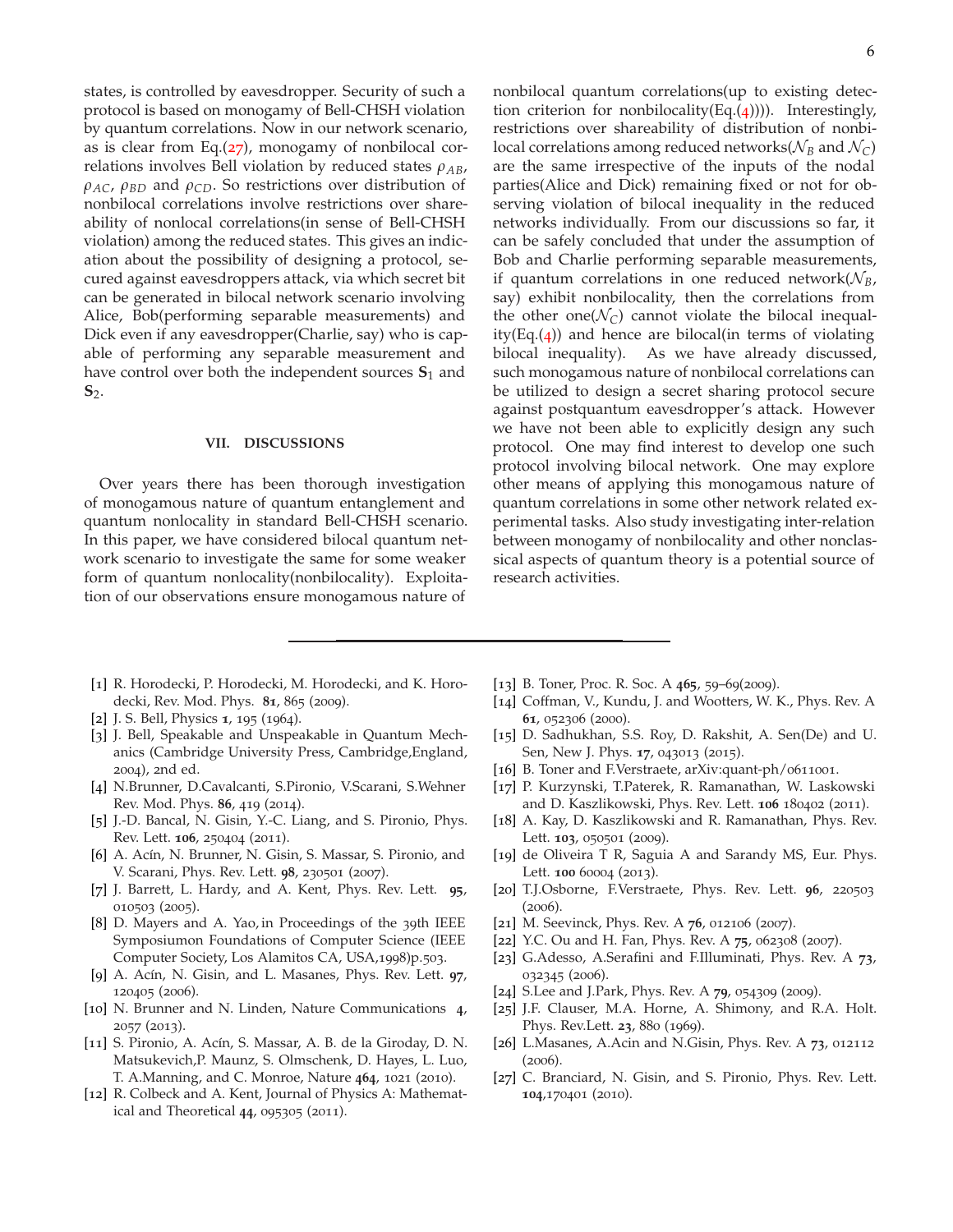- <span id="page-6-0"></span>[28] C. Branciard, D. Rosset, N. Gisin and S. Pironio, Phys. Rev. A **85**, 032119 (2012).
- <span id="page-6-1"></span>[29] A. Tavakoli, P. Skrzypczyk, D. Cavalcanti and A. Acín, Phys. Rev. A **90**, 062109 (2014) .
- [30] K. Mukherjee, B. Paul and D. Sarkar, Quantum Inf Process. **14**, 2025 (2015).
- [31] R. Chaves, Phys. Rev. Lett. **116**, 010402 (2016).
- [32] D. Rosset, C. Branciard, T. J. Barnea, G. Putz, N. Brunner, N. Gisin, Phys. Rev. Lett. **116**, 010403 (2016).
- <span id="page-6-3"></span>[33] K. Mukherjee, B. Paul and D. Sarkar, Quantum Inf Process. **15**, 7, 2895–2921 (2016).
- <span id="page-6-4"></span>[34] K. Mukherjee, B. Paul and D. Sarkar, arXiv:quantph/1707.00197v1.
- [35] A.Tavakoli, M. O.Renou, N.Gisin, N.Brunner, New J. Phys. 1**19**, 073003 (2017).
- <span id="page-6-2"></span>[36] F. Andreoli, G. Carvacho, L. Santodonato, R. Chaves and F. Sciarrino, arXiv:quant-ph/1702.08316v1.
- <span id="page-6-5"></span>[37] N.Gisin and B.Gisin, Phys. Lett. A **297**, 279 (2002).
- <span id="page-6-6"></span>[38] D. M. Greenberger, M.Horne, A.Zeilinger and M.*Z*¨ukowski, Phys. Rev. A **78**, 022111 (2008).
- <span id="page-6-7"></span>[39] Aćin, A., Cirac, J. I. and Lewenstein, M. : "Entangle*ment Percolation in Quantum Networks*", Nature Physics **3**, pp.256 − 259 (2007).
- <span id="page-6-8"></span>[40] N. Sangouard, C. Simon, H. de Riedmatten, and N. Gisin, Rev. Mod. Phys. **83**, 33 (2011).
- <span id="page-6-9"></span>[41] K. Hammerer, A. S. Sørensen, and E. S. Polzik, Rev. Mod. Phys. **82**, 1041 (2010).
- [42] Sen(De), A., Sen, U., Brukner, C., Buzek, V. and Zukowski, M. : "*Entanglement swapping of noisy states: A kind of superadditivity in nonclassicality*", Phys. Rev. A **72**, 042310 (2005).
- <span id="page-6-10"></span>[43] H.H.Qin, S.M.Fei, X. L.Jost, Phys. Rev. A **92**, 062339  $(2015).$
- <span id="page-6-11"></span>[44] A. K. Ekert, Phys. Rev. Lett. **67**, 6 (1991).
- <span id="page-6-17"></span>[45] J. Barrett, L. Hardy and A. Kent, Phys. Rev. Lett. **95**, 010503 (2005).
- <span id="page-6-12"></span>[46] A. Acin, N. Gisin and L. Masanes, Phys. Rev. Lett. **97**, 120405 (2006).
- <span id="page-6-13"></span>[47] A.Ajoy, P.Rungta, Phys. Rev. A. **81**, 052334 (2010).
- <span id="page-6-14"></span>[48] R. Horodecki, P. Horodecki, and M. Horodecki, Phys.Lett. A 200, 340 (1995).
- <span id="page-6-15"></span>[49] B. S. Cirelson, Letters in Mathematical Physics **4**, 93 (1980).
- <span id="page-6-16"></span>[50] S.Cheng and M.J.W.Hall, Phys. Rev. Lett. **118**, 010401 (2017).
- [51] R. Horodecki, P. Horodecki and M. Horodecki, Physics Letters A **200**, 340-344 (1995).

#### **VIII. APPENDIX**

*Proof of Theorem.1*: Both extreme and intermediate parties perform arbitrary projective measurements(see Table.I). Applying Eq.([7](#page-2-5)) to each of the two sets of marginals  $W_B$  and  $W_C$ , we get:

$$
(\mathbf{B}^{B})^{2} + (\mathbf{B}^{C})^{2} = \left(\frac{1}{2} \sum_{i=0}^{1} \sqrt{\left| (\vec{\alpha_{0}} + (-1)^{i} \vec{\alpha_{1}}). T_{AB} \vec{\beta_{i}}^{A} || \vec{\beta_{i}}^{D} . T_{BD} (\vec{\delta_{0}} + (-1)^{i} \vec{\delta_{1}}) \right|} \right)^{2}
$$

$$
+ \left(\frac{1}{2} \sum_{i=0}^{1} \sqrt{\left| (\vec{\alpha_{0}} + (-1)^{i} \vec{\alpha_{1}}). T_{AC} \vec{\gamma_{i}}^{A} || \vec{\gamma_{i}}^{D} . T_{CD} (\vec{\delta_{0}} + (-1)^{i} \vec{\delta_{1}}) \right|} \right)^{2}, \tag{13}
$$

<span id="page-6-20"></span>with  $T_{AB}$ ,  $T_{AC}$ ,  $T_{BD}$  and  $T_{CD}$  denoting the correlation tensor(Eq.([6](#page-2-6))) of reduced bipartite states  $Tr_C(\rho_{ABC})$ ,  $Tr_B(\rho_{ABC})$ ,  $\text{Tr}_C(\rho_{BCD})$  and  $\text{Tr}_B(\rho_{BCD})$  respectively( $\text{Tr}_C(\rho_{ABC})$  stands for the reduced state obtained after tracing out party C from tripartite state *ρABC*). Following the procedure used in [[48](#page-6-14)], we introduce two pairs(one for Alice and other for Dick's measurement settings) of mutually orthogonal unit vectors:

<span id="page-6-18"></span>
$$
\vec{\alpha_0} + (-1)^i \vec{\alpha_1} = 2 \cos(i \frac{\pi}{2} - \mu) \vec{v_i^A}, \ i \in \{0, 1\}, \ \mu \in [0, \pi]
$$
\n(14)

<span id="page-6-19"></span>and

$$
\vec{\delta_0} + (-1)^i \vec{\delta_1} = 2 \cos(i \frac{\pi}{2} - \nu) \vec{\nu_i}, \ i \in \{0, 1\}, \ \nu \in [0, \pi]. \tag{15}
$$

By Eqs. $(14,15)$  $(14,15)$  $(14,15)$  $(14,15)$  $(14,15)$ , we get from Eq. $(13)$  $(13)$  $(13)$ ,

$$
(\mathbf{B}^{B})^{2} + (\mathbf{B}^{C})^{2} = \left(\sum_{i=0}^{1} \sqrt{\left| (\vec{v_{i}}^{A} \cdot T_{AB} \vec{\beta_{i}}^{A}) (\vec{\beta_{i}}^{D} \cdot T_{BD} \vec{v_{i}}^{D}) \right|} \right| \cos(i\frac{\pi}{2} - \mu) \cos(i\frac{\pi}{2} - \nu)\right|^{2}
$$

$$
+ \left(\sum_{i=0}^{1} \sqrt{\left| (\vec{v_{i}}^{A} \cdot T_{AC} \vec{\gamma_{i}}^{A}) (\vec{\gamma_{i}}^{D} \cdot T_{CD} \vec{v_{i}}^{D}) \right|} \right| \cos(i\frac{\pi}{2} - \mu) \cos(i\frac{\pi}{2} - \nu)\right|^{2}
$$

$$
= \left(\sum_{i=0}^{1} \sqrt{\left| (\vec{\beta_{i}}^{A} \cdot T_{AB}^{T} \vec{v_{i}}^{A}) (\vec{\beta_{i}}^{D} \cdot T_{BD} \vec{v_{i}}^{D}) \right|} \right| \cos(i\frac{\pi}{2} - \mu) \cos(i\frac{\pi}{2} - \nu)\right|^{2}
$$

$$
+ \left(\sum_{i=0}^{1} \sqrt{\left| (\vec{\gamma_{i}}^{A} \cdot T_{AC}^{T} \vec{v_{i}}^{A}) (\vec{\gamma_{i}}^{D} \cdot T_{CD} \vec{v_{i}}^{D}) \right|} \right| \cos(i\frac{\pi}{2} - \mu) \cos(i\frac{\pi}{2} - \nu)\right|^{2}.
$$
(16)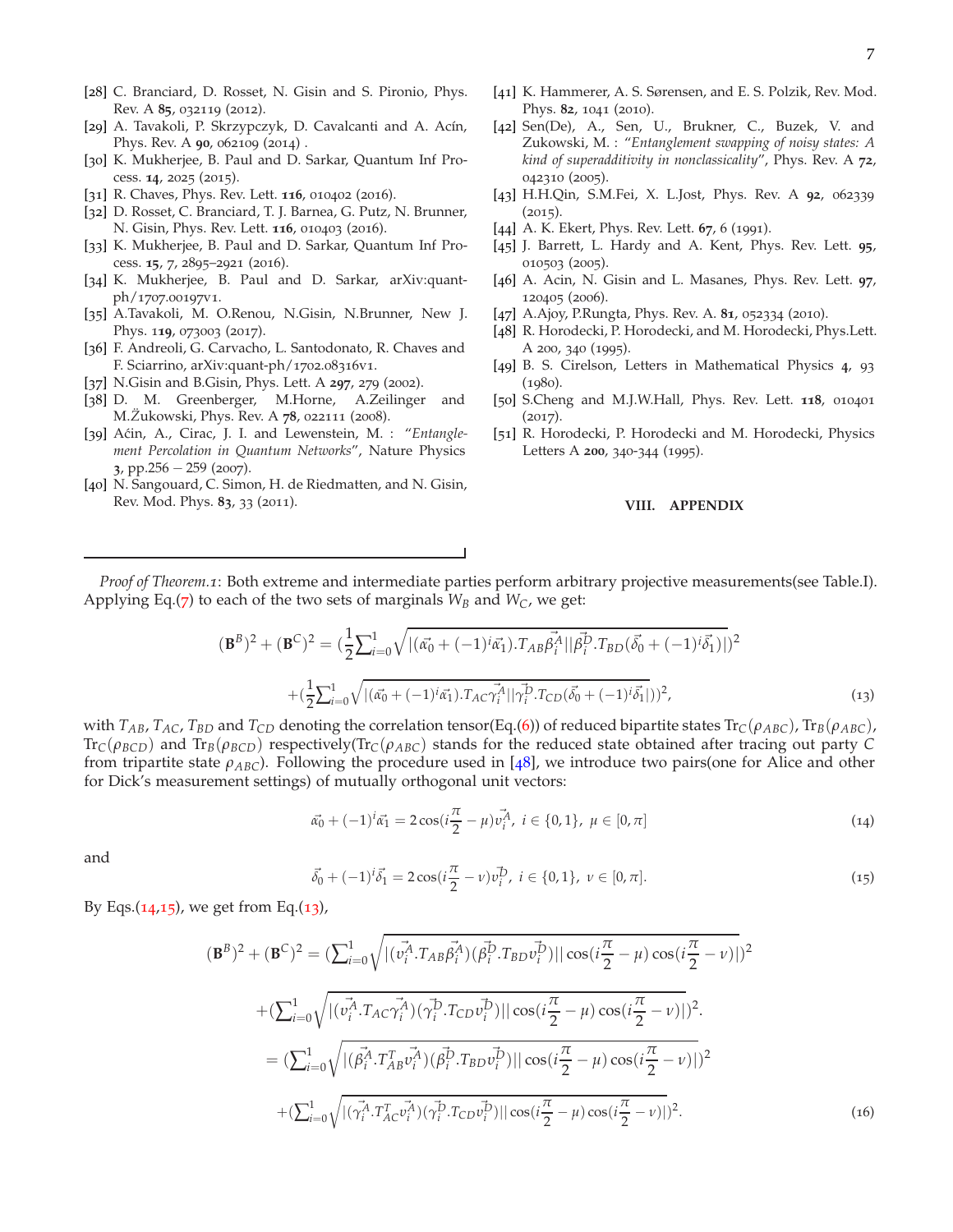| Party   | Measurement setting                                 |
|---------|-----------------------------------------------------|
| Alice   | $\vec{\alpha_i}.\vec{\sigma}$                       |
| Bob     | $\vec{a} \otimes \vec{\beta}_i$                     |
| Charlie | $^{A}. \vec{\sigma} \otimes \vec{\gamma}_{i}{}^{D}$ |
| Dick    |                                                     |

Table I: The table gives the measurement settings of each of the four parties in the network. Two different

values of  $i = 0, 1$  correspond to two arbitrary directions of projective measurements for each of the parties. As already discussed in the main text, each of the two intermediate parties(Bob and Charlie)

performs separable measurements[[36](#page-6-2)].

Now each of  $\vec{\beta}_i^A$ ,  $\vec{\beta}_i^D$ ,  $\vec{\gamma}_i^A$  and  $\vec{\gamma}_i^D(i=0,1)$  being unit vectors, applying Cauchy-Schwarz's inequality, we get:

$$
(\mathbf{B}^{B})^{2} + (\mathbf{B}^{C})^{2} \leq (\sum_{i=0}^{1} \sqrt{||T_{AB}^{T} v_{i}^{\mathcal{A}}||}||T_{BD} v_{i}^{\mathcal{D}}|||\cos(i\frac{\pi}{2} - \mu)\cos(i\frac{\pi}{2} - \nu)|)^{2}
$$

$$
+ (\sum_{i=0}^{1} \sqrt{||T_{AC}^{T} v_{i}^{\mathcal{A}}||}||T_{CD} v_{i}^{\mathcal{D}}|||\cos(i\frac{\pi}{2} - \mu)\cos(i\frac{\pi}{2} - \nu)|)^{2}.
$$
 (17)

<span id="page-7-0"></span>Let  $Q_i^B = ||T_{AB}^T$  $v_i^{\vec{A}}$ |||| $T_{BD}v_i^{\vec{D}}$ || and  $Q_i^C$ =|| $T_{AC}^T$  $\vec{v}_i^{\mathcal{A}}|| ||T_{CD}\vec{v}_i^{\mathcal{D}}||(i=0,1)$ . Then Eq.([17](#page-7-0)) becomes,

$$
(\mathbf{B}^{B})^{2} + (\mathbf{B}^{C})^{2} \leq (\sum_{i=0}^{1} \sqrt{Q_{i}^{B} |\cos(i\frac{\pi}{2} - \mu) \cos(i\frac{\pi}{2} - \nu)|})^{2} + (\sum_{i=0}^{1} \sqrt{Q_{i}^{C} |\cos(i\frac{\pi}{2} - \mu) \cos(i\frac{\pi}{2} - \nu)|})^{2}
$$
(18)

<span id="page-7-2"></span>Expanding right hand side of the inequality(Eq. $(18)$  $(18)$  $(18)$ ), we get:

 $(\mathbf{B}^B)^2 + (\mathbf{B}^C)^2 \leq (Q_0^B + Q_0^C) |\cos(\mu) \cos(\nu)| + (Q_1^B + Q_1^C) |\sin(\mu) \sin(\nu)|$ 

<span id="page-7-1"></span>
$$
+2(\sqrt{Q_0^B * Q_1^B} + \sqrt{Q_0^C * Q_1^C})\sqrt{|\cos(\mu)\cos(\nu)\sin(\mu)\sin(\nu)|}
$$
(19)

It is maximized for  $\mu = n\pi \pm \nu$ . Hence Eq.([19](#page-7-2)) gives:

$$
(\mathbf{B}^{B})^{2} + (\mathbf{B}^{C})^{2} \leq (Q_{0}^{B} + Q_{0}^{C}) \cos^{2}(\nu) + (Q_{1}^{B} + Q_{1}^{C}) \sin^{2}(\nu)
$$

$$
+ 2(\sqrt{Q_{0}^{B} * Q_{1}^{B}} + \sqrt{Q_{0}^{C} * Q_{1}^{C}}) |\cos(\nu) \sin(\nu)|
$$

$$
= (\sqrt{Q_{0}^{B}} |\cos(\nu)| + \sqrt{Q_{1}^{B}} |\sin(\nu)|)^{2} + (\sqrt{Q_{0}^{C}} |\cos(\nu)| + \sqrt{Q_{1}^{C}} |\sin(\nu)|)^{2}
$$

$$
=A_B(v) + A_C(v) \tag{20}
$$

where  $A_B(v)= (\sqrt{Q_0^B}|\cos(v)|+\sqrt{Q_1^B}|\sin(v)|)^2$  and  $A_C(v)= (\sqrt{Q_0^C}|\cos(v)|+\sqrt{Q_1^C}|\sin(v)|)^2$  are connected with network  $\mathcal{N}_B$  and  $\mathcal{N}_C$  respectively. Now without of any loss of generality, consider the term  $A_B(v)$ .

$$
A_B(\nu) = (\sqrt{Q_0^B} |\cos(\nu)| + \sqrt{Q_1^B} |\sin(\nu)|)^2
$$
  
 
$$
\leq (\sqrt{(\sqrt{Q_0^B})^2 + (\sqrt{Q_1^B})^2})^2
$$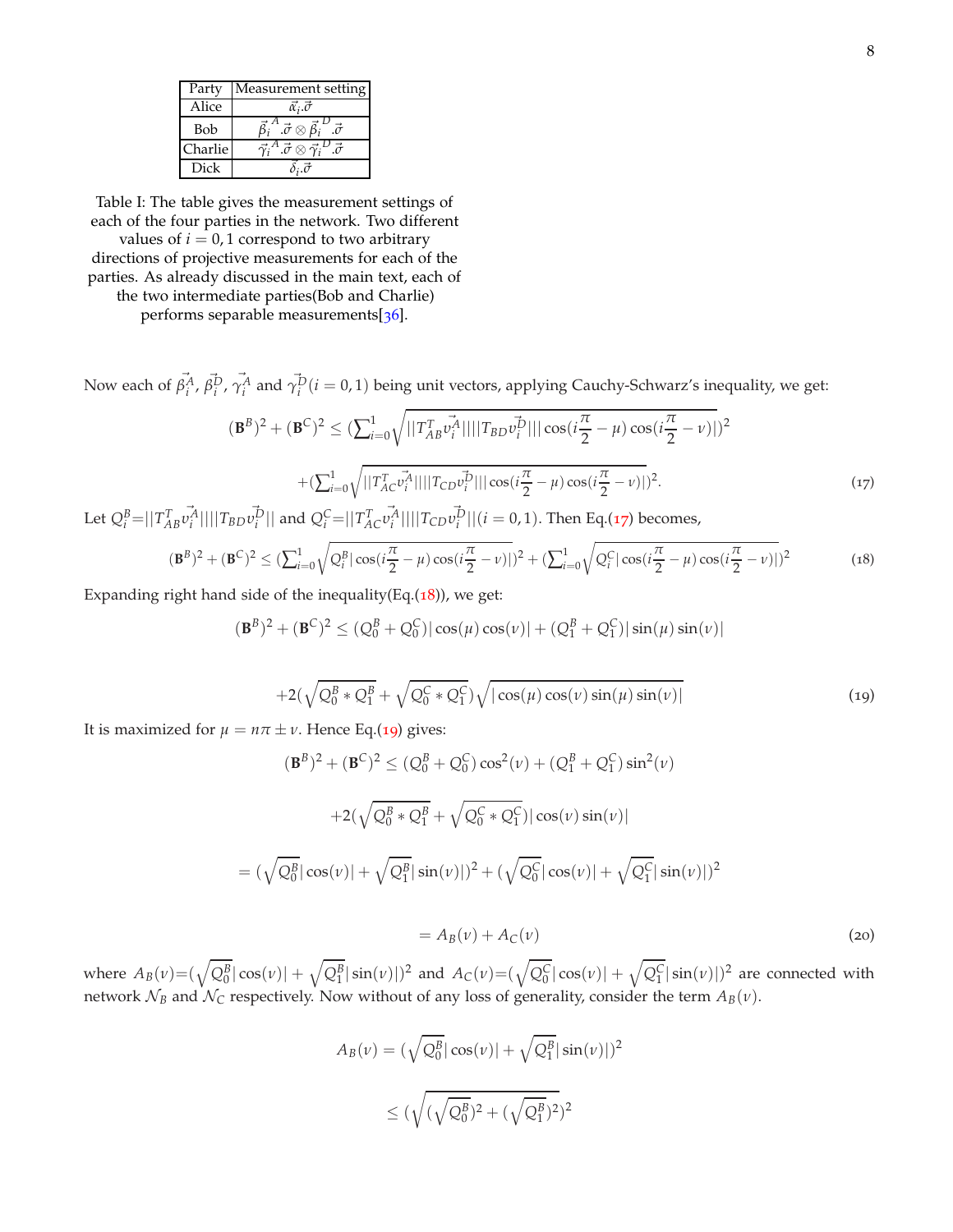$$
=Q_0^B+Q_1^B \tag{21}
$$

<span id="page-8-1"></span>The above inequality is obtained by applying the inequality  $x \cos(\theta) + y \sin(\theta) \leq \sqrt{x^2 + y^2}$ . Let  $A_B(v)$  be maximized for *ν* = *ν*<sub>1</sub>. As already argued, for deriving monogamy relations, measurement settings of Alice and Dick should be same in both the networks  $N_B$  and  $N_C$ . Now for  $\nu = \nu_1$ ,

$$
A_C(\nu_1) = (\sqrt{Q_0^C} |\cos(\nu_1)| + \sqrt{Q_1^C} |\sin(\nu_1)|)^2
$$
  
 
$$
\leq (\sqrt{(\sqrt{Q_0^C})^2 + (\sqrt{Q_1^C})^2})^2
$$
  
 
$$
= Q_0^C + Q_1^C
$$
 (22)

<span id="page-8-2"></span>Equality holds if  $A_C(v)$  is maximum for  $v = v_1$ . Hence, by Eqs([21](#page-8-1),[22](#page-8-2)), we get,

$$
(\mathbf{B}^{B})^{2} + (\mathbf{B}^{C})^{2} \leq Q_{0}^{B} + Q_{0}^{C} + Q_{1}^{B} + Q_{1}^{C}
$$
\n(23)

<span id="page-8-3"></span>By our argument, till now, we have shown that if anyone of *AB*(*ν*) or *AC*(*ν*) attains maximum for some value of *ν*, then  $A_B(v) + A_C(v) \le G$  where  $G = Q_0^B + Q_0^C + Q_1^B + Q_1^C$ . If possible, there exists some other fixed value of  $v$ , say  $v_2$ such that,

<span id="page-8-4"></span>
$$
A_B(\nu_2) + A_C(\nu_2) > G \tag{24}
$$

But,

$$
A_B(\nu_2) = (\sqrt{Q_0^B} |\cos(\nu_2)| + \sqrt{Q_1^B} |\sin(\nu_2)|)^2
$$

$$
\leq Q_0^B + Q_1^B
$$

Equality holds if  $v_1 = v_2$ . Similarly,  $A_C(v_2) \leq Q_0^C + Q_1^C$ . These relations in turn give,

$$
A_B(\nu_2) + A_C(\nu_2) \le G \tag{25}
$$

which contradicts Eq.([24](#page-8-3)). Hence when maximized over all possible values of measurement parameter *ν*, we get,  $Eq. (23).$  $Eq. (23).$  $Eq. (23).$ 

 $\Pr{\mathbf{R}_i^B = ||T_{BD}v_i^{\vec{D}}||}$  and  $R_i^C = ||T_{CD}v_i^{\vec{D}}||$  (*i* = 0, 1). Inequality given by Eq.([23](#page-8-4)) becomes,

$$
(\mathbf{B}^{B})^{2} + (\mathbf{B}^{C})^{2} \le \sum_{i=0}^{1} (R_{i}^{B}||T_{AB}^{T}v_{i}^{A}|| + R_{i}^{C}||T_{AC}^{T}v_{i}^{A}||)
$$
\n(26)

Now, it was shown in [[36](#page-6-2)], that for any matrix *U* and for any vector  $\vec{v}$ , $||U\vec{v}||^2 = \vec{v}U^T U \vec{v}$ . Again for any matrix *U*,  $U^TU$  is always diagonlizable. Hence both  $T_{AB}^TT_{AB}$  and  $T_{AC}^TT_{AC}$  are both diagonlizable. Let  $\Lambda_1^B \geq \Lambda_2^B \geq \Lambda_3^B$  be the eigen values of  $T_{AB}^T T_{AB}$ . Analogously let  $\Lambda_1^C \geq \Lambda_2^C \geq \Lambda_3^C$  be the eigen values of  $T_{AC}^T T_{AC}$  respectively. For the term  $||T_{AB}^T$  $\vec{v_i^A}$ ||, expressing  $\vec{v_i^A}$  in the eigen vector basis of  $T_{AB}^T T_{AB}$  and likewise expressing  $\vec{v_i^A}$  in the eigen vector basis of  $T_{AC}^{T}T_{AC}$  in the term  $||T_{AC}^{T}$  $\vec{v}_i^{\mathcal{A}}|| (i = 0, 1),$ 

<span id="page-8-0"></span>
$$
(\mathbf{B}^{B})^{2} + (\mathbf{B}^{C})^{2} \leq \sum_{j=0}^{1} (R_{j}^{B} \sqrt{\sum_{i=0}^{2} \Lambda_{i+1}^{B} (\nu_{j,i}^{AB})^{2}} + R_{j}^{C} \sqrt{\sum_{i=0}^{2} \Lambda_{i+1}^{C} (\nu_{j,i}^{AC})^{2}})
$$
(27)

where  $\vec{v_i^A} = v_i^{\vec{A}C}$  (representation in eigen vector basis of  $T_{AC}^T T_{AC}$ ) and  $\vec{v_i^A} = v_i^{\vec{A}B}$  (representation in eigen vector basis of  $T_{AB}^T T_{AB}$ ). Now due to the orthogonality constraint over the unit vectors  $v_0^{\vec{A}B}$ ,  $v_1^{\vec{A}B}$  and similarly that of  $v_0^{\vec{A}C}$ ,  $v_1^{\vec{A}C}$